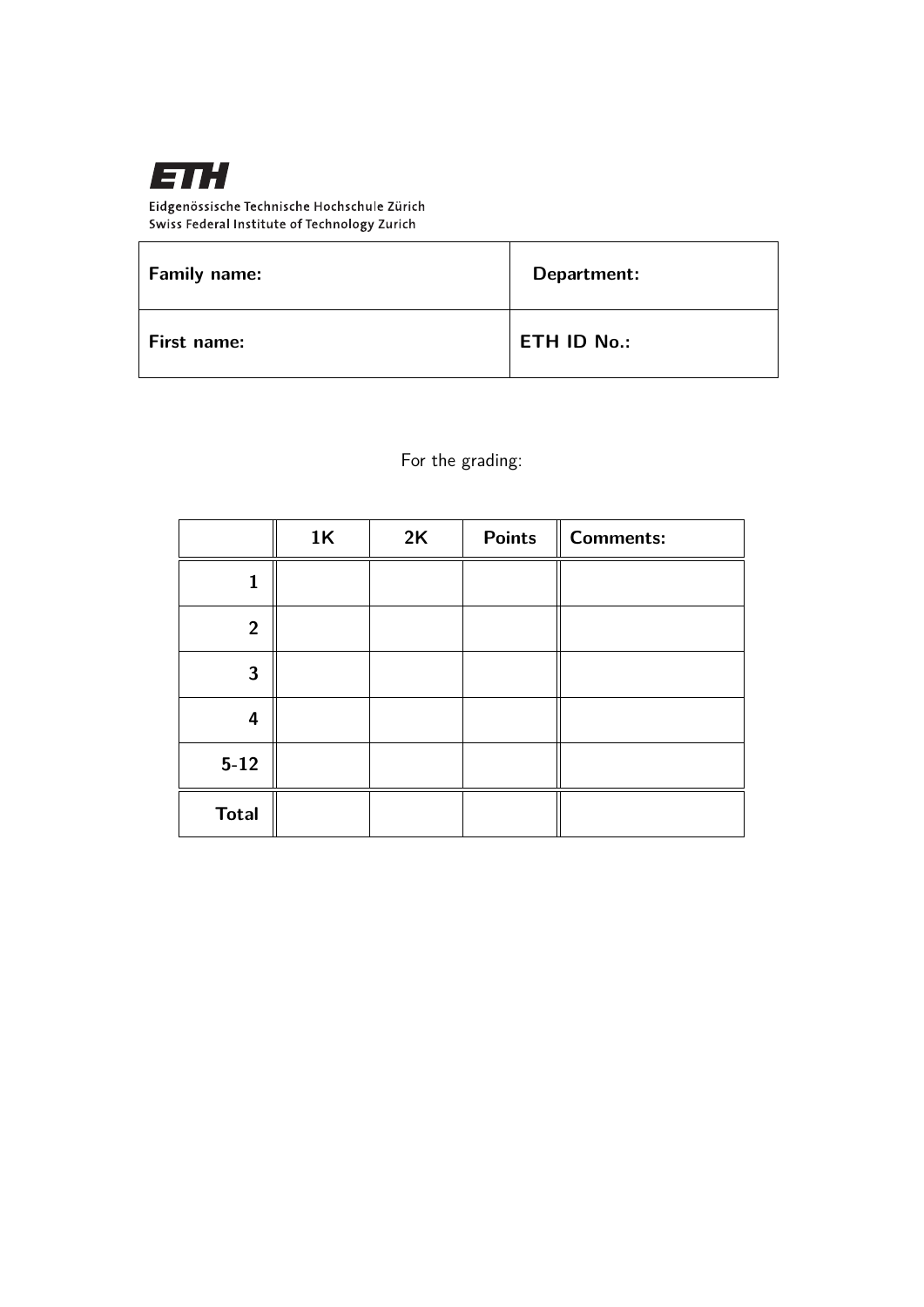## **MATHEMATICS I EXAM**

**for students of Agricultural Science, Earth Sciences, Environmental Sciences, and Food Science**

### **Important:**

- Please fill the header on the cover page and lay your ETH-card visible on the table.
- Please write neatly with a non erasable blue or black pen, in particular not with a pencil. Beware that something that is too hard to read could be ignored.
- Please leave some empty space on the margins for the correction.
- This exam has 12 questions and lasts for 90 minutes.

#### **For questions 1-4:**

- Please write down all intermediate steps of your calculations and solutions.
- Write your name and ETH ID  $/$  Legi-Nr. on each additional sheet.
- The maximal score of each exercise part is given in the right margin.

#### **For questions 5-12:**

- Mark your answers clearly.
- There is always only one correct answer and 2 points per question.

#### **Permitted aids:**

- Written notes up to 20 A4-Pages, one English dictionary,
- **no** calculator, **no** mobile phone, **no** laptop.
- Please switch off your mobile phone and stow it away.

# Good Luck!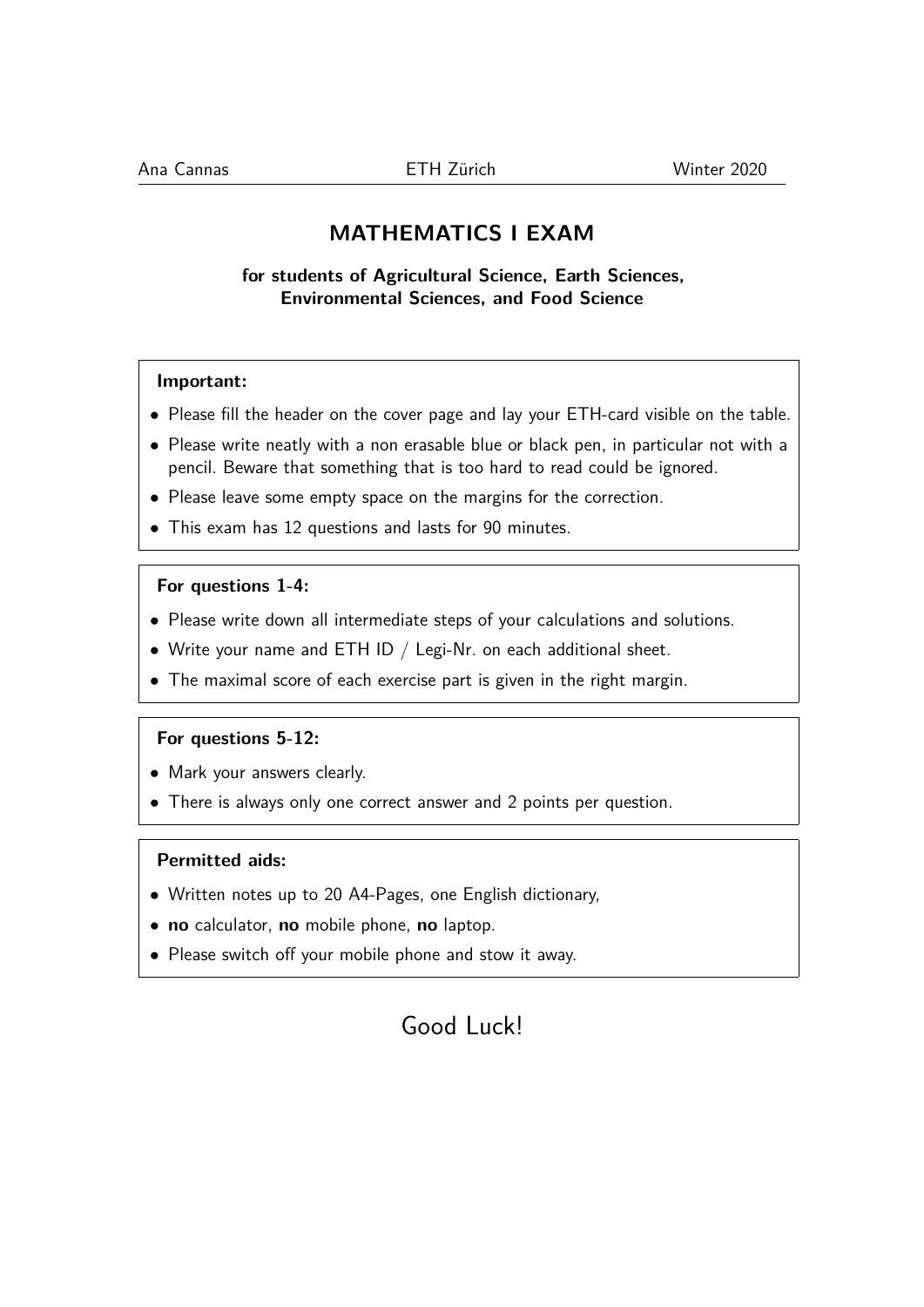**1.** Consider the function

$$
f(x) = \frac{1}{1 - \tan(x)}.
$$

- **a)** Determine the derivative  $f'$  $(x)$ . 2 points
- **b)** Determine the linearization of  $f(x)$  in  $x_0 = 0$ . 2 points
- **c)** Determine the range of  $\tan(x)$  for  $-\frac{\pi}{2} < x < \frac{\pi}{4}$ 2 points
- **d)** Determine the range of  $f(x)$  for  $-\frac{\pi}{2} < x < \frac{\pi}{4}$ . 3 points
- **2.** Determine the general solution of the the following differential equations:
	- **a)**  $y'' = 4y$  $\alpha' - 4y$ . 4 points

**b)** 
$$
3xy' - y = x + 1
$$
 for  $x > 0$ .

**3.** Consider the matrix

$$
A = \begin{pmatrix} 1 & 2 & 0 & 1 \\ 2 & 4 & 1 & 4 \\ 3 & 6 & 3 & 9 \end{pmatrix}.
$$

**a)** Determine the rank of the matrix *A*. 3 points

- **b)** Determine a basis for the solution set of the matrix equation  $A\vec{x} = \vec{0}$ . 3 points
- **c)** Let  $\vec{b}$  be the sum of all four columns of A. Determine the general solution of the system  $A\vec{x} = \vec{b}$ . 2 points

3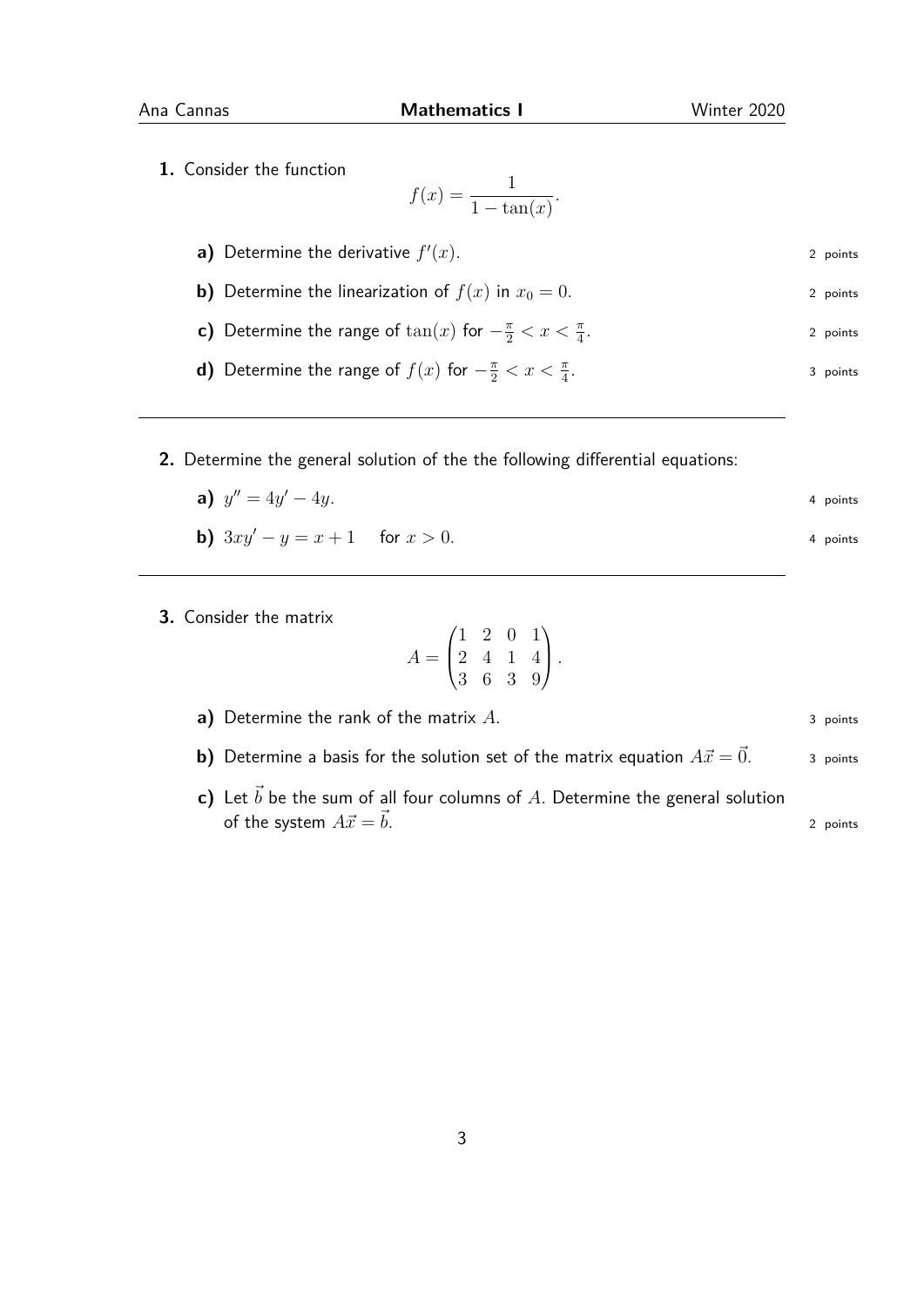**4.** Consider the following system of differential equations:

$$
\begin{pmatrix} \dot{x} \\ \dot{y} \end{pmatrix} = \underbrace{\begin{pmatrix} 0 & -1 \\ 4 & 0 \end{pmatrix}}_{A} \begin{pmatrix} x \\ y \end{pmatrix}.
$$

- **a)** Determine the eigenvalues and the corresponding eigenvectors of the coefficient matrix *A* of the system. 3 points 3 points
- **b)** Determine the solution of the system with the initial value

$$
\begin{pmatrix} x(0) \\ y(0) \end{pmatrix} = \begin{pmatrix} 1 \\ 2 \end{pmatrix}.
$$

3 points

**c)** Find all values *k* such that every solution of the system

$$
\begin{pmatrix} \dot{x} \\ \dot{y} \end{pmatrix} = \begin{pmatrix} 0 & -1 \\ k & 0 \end{pmatrix} \begin{pmatrix} x \\ y \end{pmatrix}.
$$

is bounded for all  $t \in \mathbb{R}$ . 3 points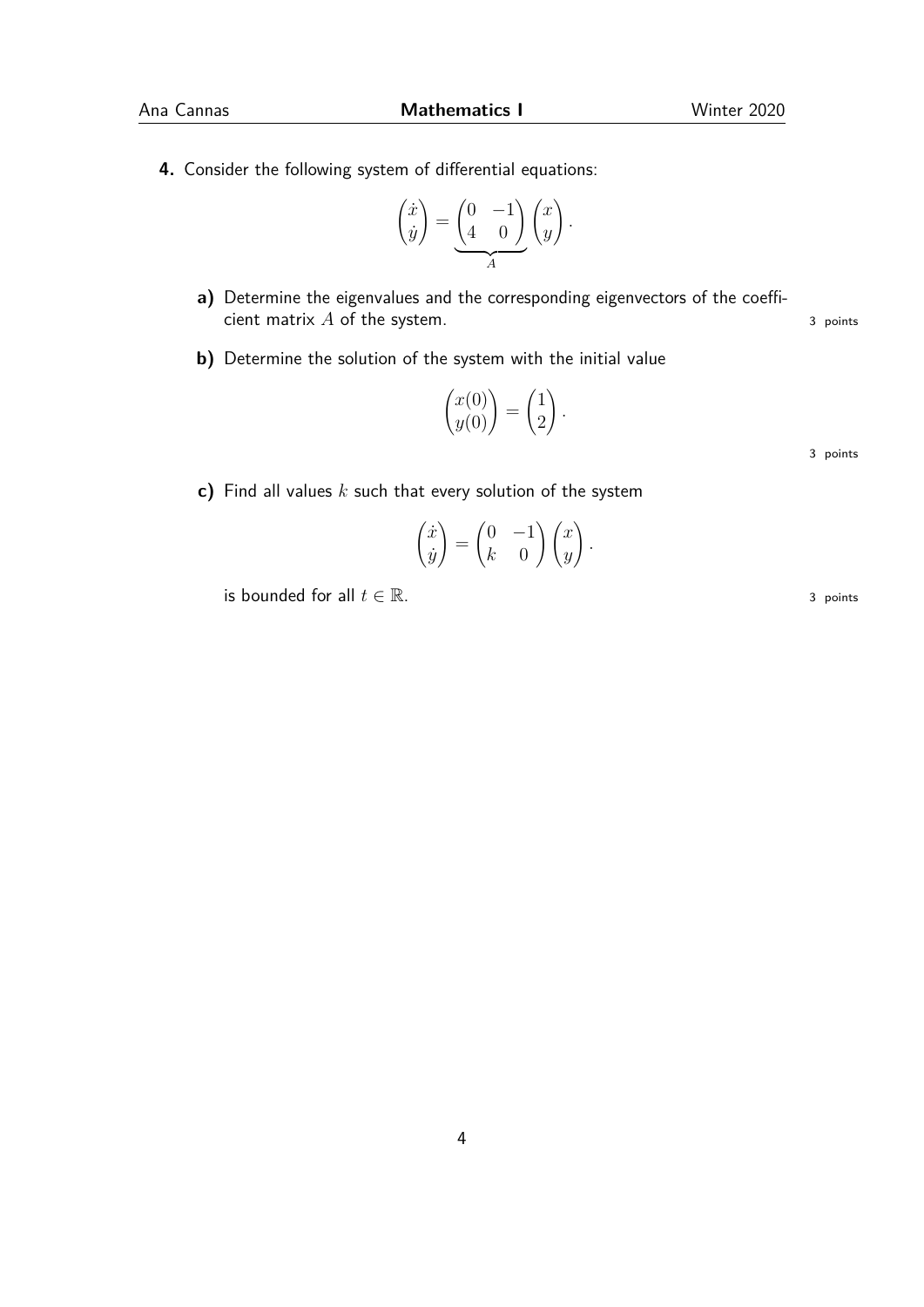**For questions 5-12:** Each question gives 2 points. Wrong or multiple answers give 0 points. Mark your answers on this exam.

- **5.** What is the limit lim*x*→0  $e^x - x - 1$  $\frac{x}{x^2}$ ?  $(a) -\infty$ . (b)  $\frac{1}{2}$ . (c) 0. (d)  $+\infty$ .
- **6.** On which interval does the function

$$
f(x) = (x - 1)^3 (4 - x)^2
$$

attain an extremum?

- (a) ]0*,* 1[.
- (b) ]1*,* 2[.
- (c) ]2*,* 3[.
- (d) ]3*,* 4[.

**7.** The differential equation

$$
f' = (f+2)(f+3)
$$

is

(a) non-linear of order 1.

- (b) linear homogeneous of order 1.
- (c) non-linear of order 2.
- (d) linear homogeneous of order 2.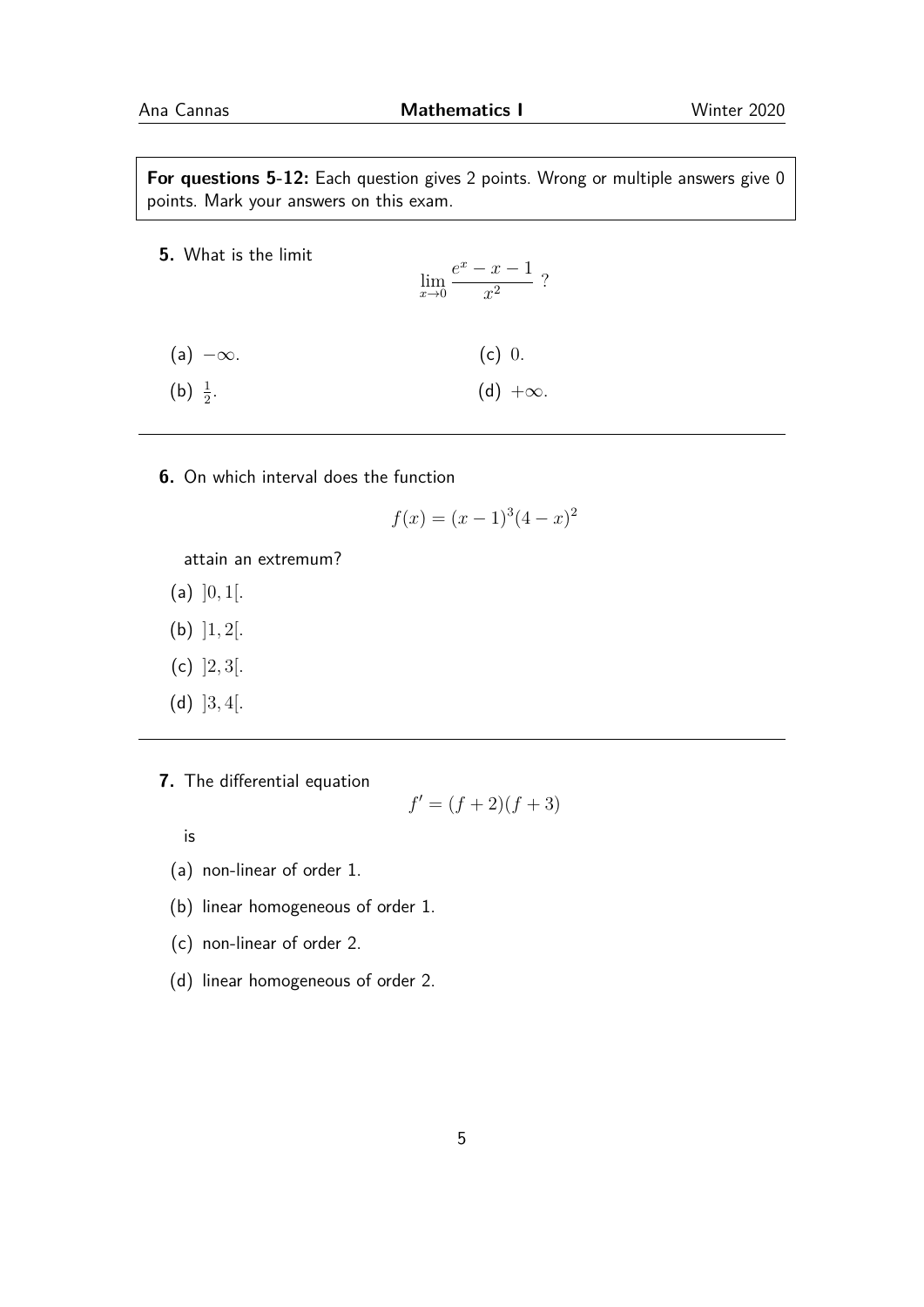**8.** A curve with measured data has the form  $b = \frac{2}{3}$  $\frac{2}{3}a$  in a log-log plot (i.e. instead of *x* and *y* we use  $a = \log_{10} x$  and  $b = \log_{10} y$  on both, the horizontal and vertical axes). Which function  $y = f(x)$  does the curve represent?

| (a) $y = x^{\frac{2}{3}}$ . | (c) $y = 10^{\frac{3x}{2}}$ . |
|-----------------------------|-------------------------------|
| (b) $y = x^{\frac{3}{2}}$ . | (d) $y = 10^{\frac{2x}{3}}$ . |

**9.** The expression

|                | $-i-7$<br>$2+i$ |
|----------------|-----------------|
| is equal to    |                 |
| (a) $-3-i$ .   | (c) $3-i$ .     |
| (b) $-3 + i$ . | (d) $3 + i$ .   |

**10.** The zeros of the polynomial

$$
p(\lambda) = \lambda^3 + 8
$$

are

(a) −2, 2*i*, −2*i*.  $(b) -2,$  $\sqrt{2} + \sqrt{2}i$ , √  $2 -$ √ 2*i*. (c)  $-2$ ,  $2e^{i\frac{2\pi}{3}}$ ,  $2e^{i\frac{4\pi}{3}}$ . (d)  $-2$ ,  $2e^{i\frac{\pi}{3}}$ ,  $2e^{i\frac{5\pi}{3}}$ .